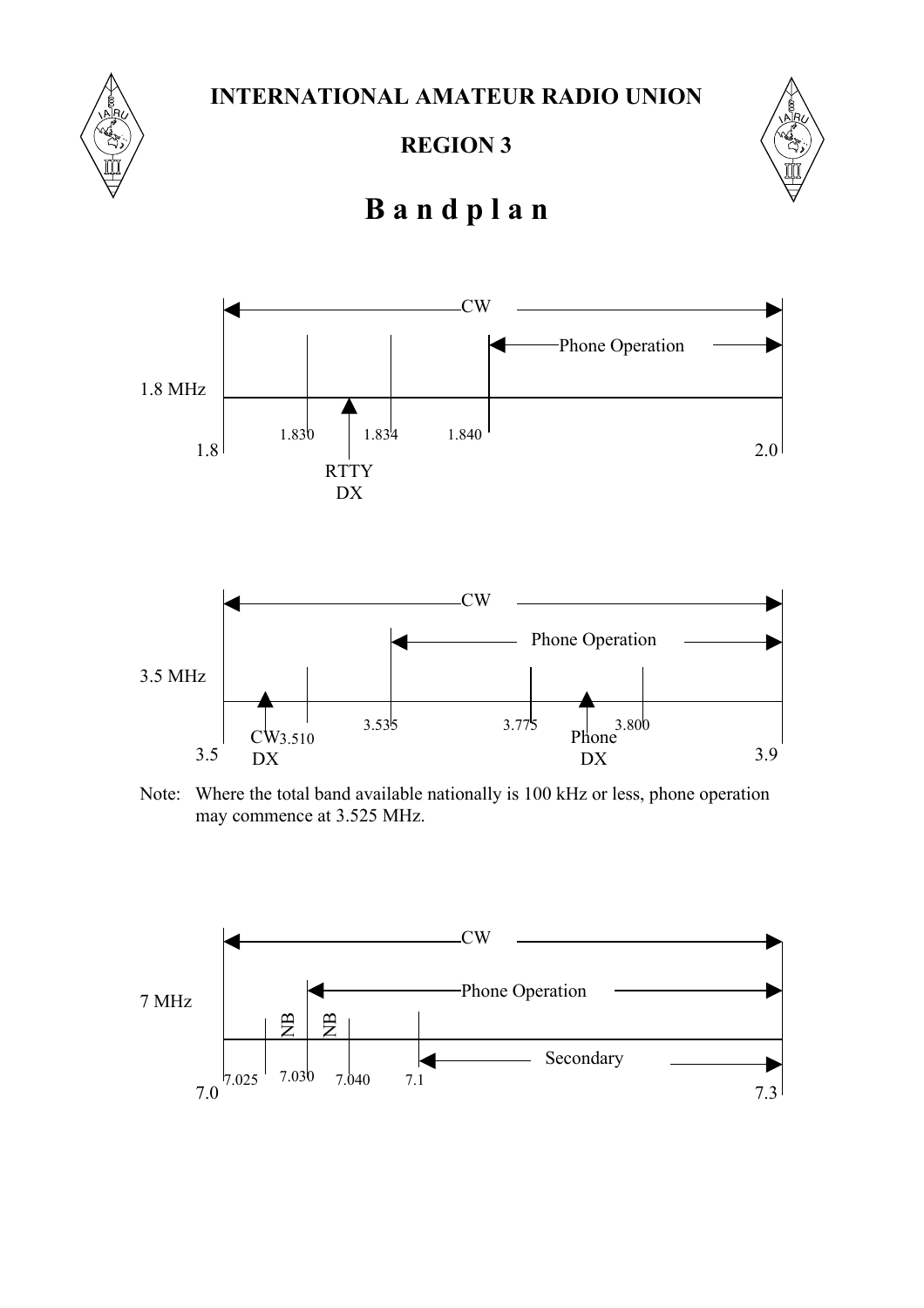-2- IARU Region 3 Bandplan



Note: Considering the dramatic increase in data mode usage on the 20 meter band, it is recommended that the sub-band for these classes of signals be 14.070 MHz to 14.112 MHz (with  $+/-$  500 Hz at 14.100 MHz for beacons), and within that data sub-band the current practices of traditional data modes may continue up to 14.095 MHz with 14.095 to 14.112 MHz being reserved for other data modes including Packet.

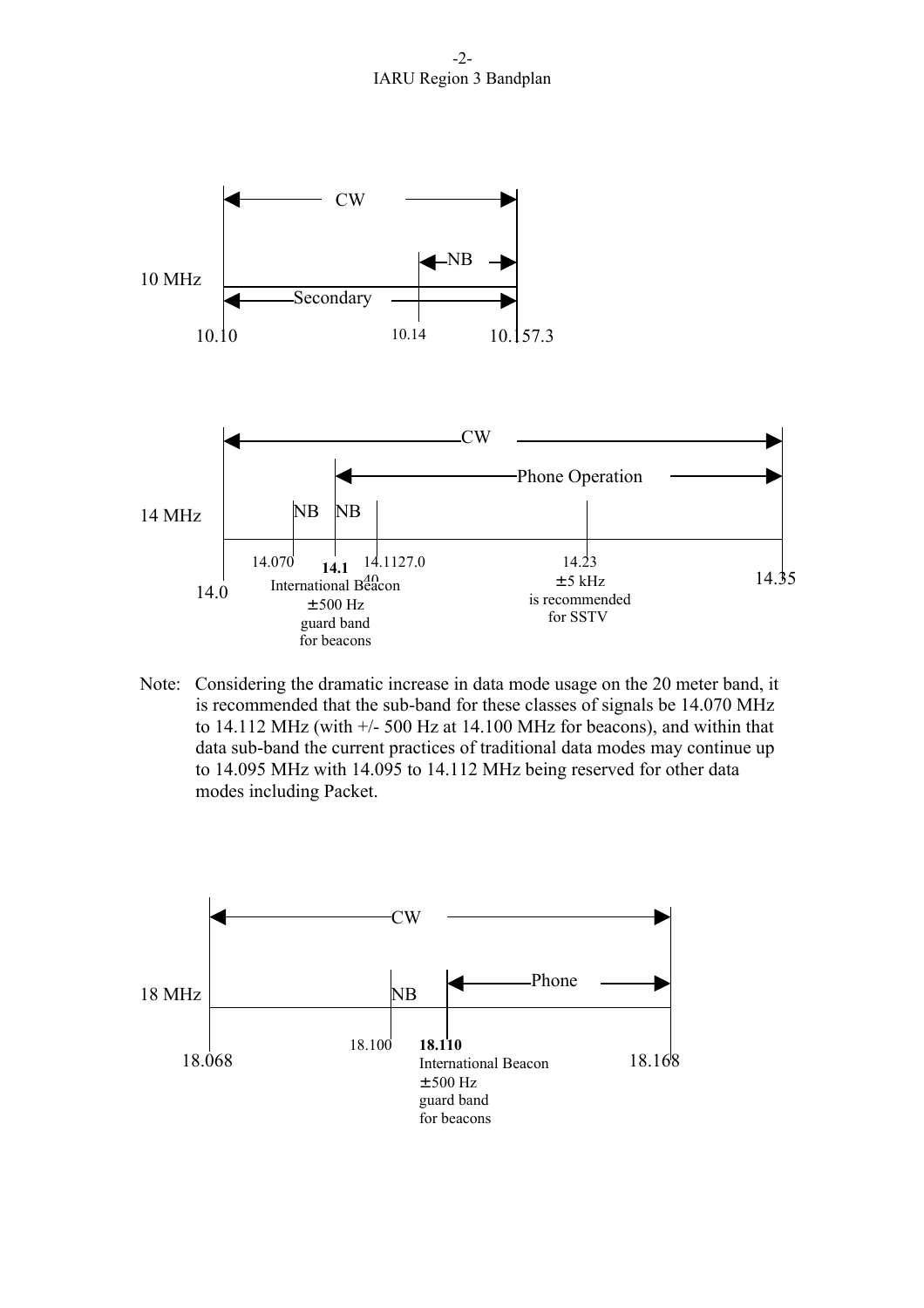-3- IARU Region 3 Bandplan

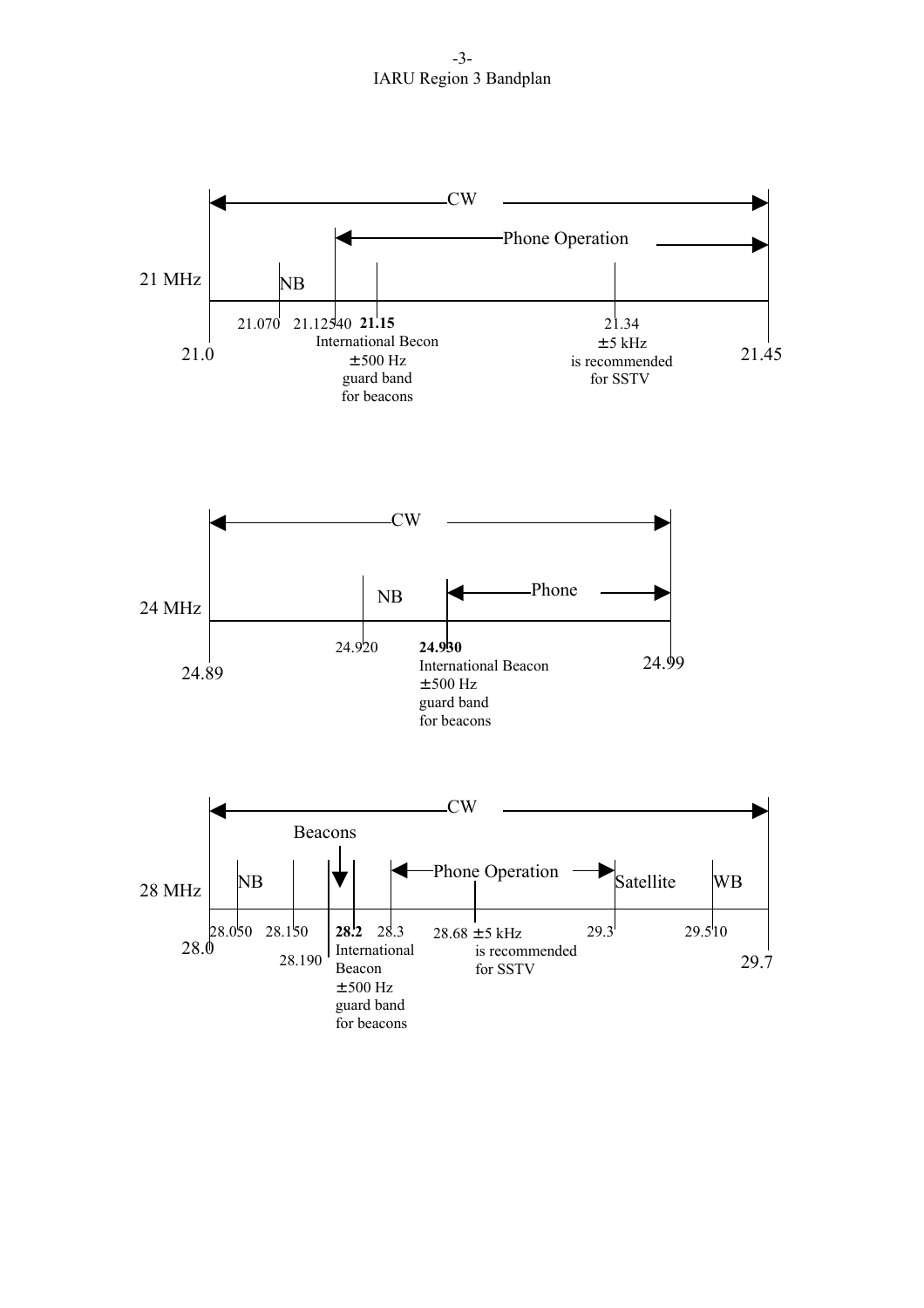-4- IARU Region 3 Bandplan